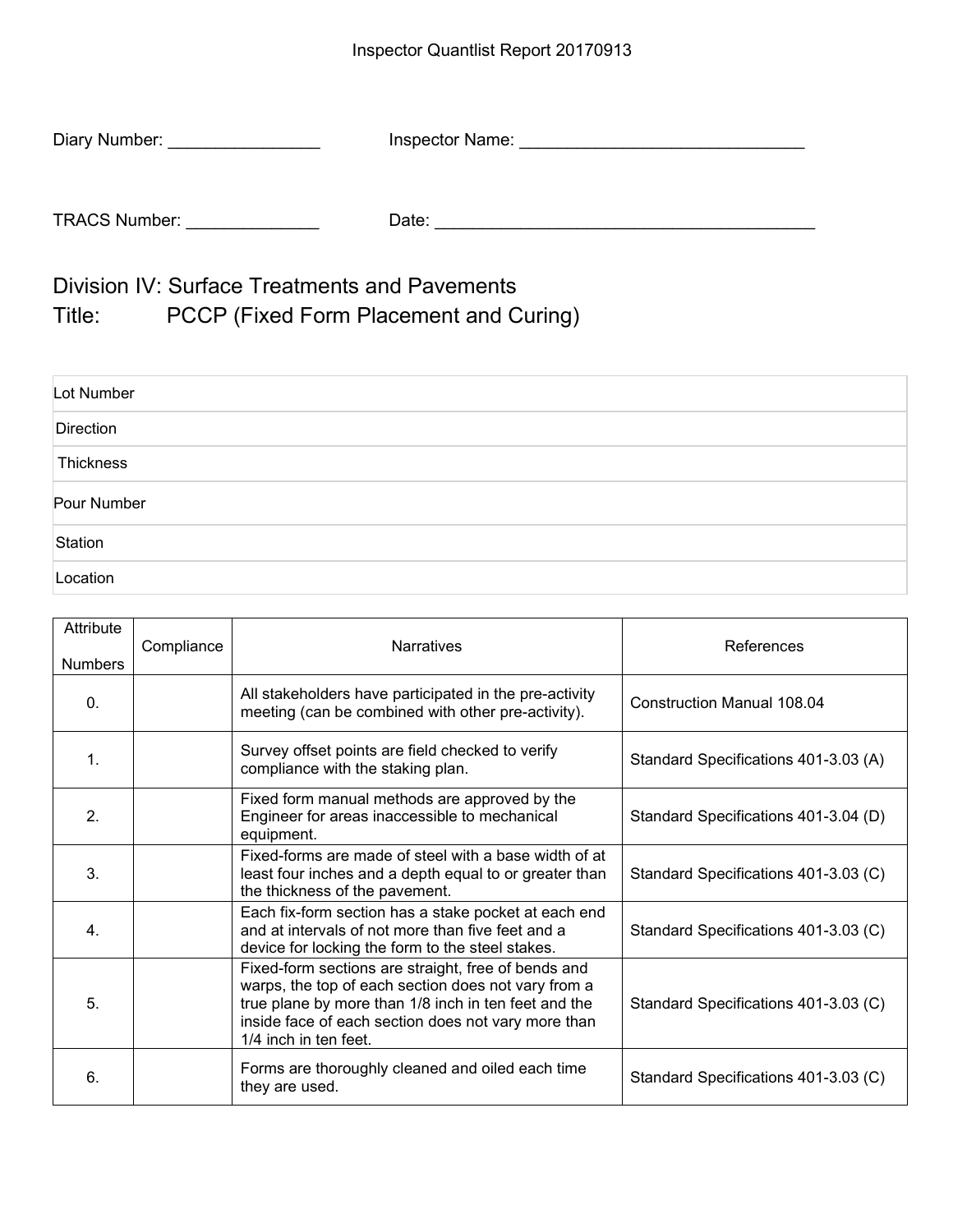| 7.  | For truck mixed concrete, the volume of concrete for<br>the batch does not exceed 63% of the gross volume<br>of the drum.                                                                                               | Standard Specifications 1006-4.03 (C)                   |
|-----|-------------------------------------------------------------------------------------------------------------------------------------------------------------------------------------------------------------------------|---------------------------------------------------------|
| 8.  | Except for Class P Concrete produced in a batch<br>plant on-site and used exclusively for Class P work,<br>delivery invoices are signed by an authorized<br>contractor representative for all other approved<br>plants. | Standard Specifications 1006-4.01                       |
| 9.  | All concrete mixer trucks are certified (ADOT or<br>Arizona Rock Products Association (ARPA). Red or<br>Blue certification on inside driver's side door panel.                                                          | <b>Materials Practice and Procedure</b><br>Directives 7 |
| 10. | When delivery invoices are required, all the<br>information on the concrete delivery ticket is checked<br>and verified by the inspector.                                                                                | Standard Specifications 1006-4.01                       |
| 11. | When truck mixers are used, they are equipped with<br>an electrically or mechanically activated revolution<br>counter to verify drum rotations.                                                                         | Standard Specifications 1006-4.03 (C)                   |
| 12. | Any water added at the site in truck mixers is mixed<br>for a minimum of 30 revolutions at mixing speed and<br>recorded on the invoice.                                                                                 | Standard Specifications 1006-4.03 (C)                   |
| 13. | Discharge of concrete from truck mixers or truck<br>agitators is completed within 90 minutes from the time<br>concrete is batched.                                                                                      | Standard Specifications 1006-4.03 (B)                   |
| 14. | Five random samples per lot (normally one day's<br>production) are taken for compressive strength,<br>temperature, slump and air content when applicable<br>for the PCCP placement.                                     | Standard Specifications 1006-7.03 (C)                   |
| 15. | Three test cylinders are fabricated from each sample<br>and tested for 28-day compressive strength. The<br>cylinders are made, cured, handled, protected and<br>transported in accordance with AASHTO T 23.             | Standard Specifications 1006-7.03 (B)                   |
| 16. | Slump tests are performed and documented from<br>each sample in accordance with AASHTO T 119.                                                                                                                           | Standard Specifications 1006-7.02                       |
| 17. | Air content of the concrete mixture (when required) is<br>determined and recorded in accordance with<br>AASHTO T 152                                                                                                    | Standard Specifications 1006-7.02                       |
| 18. | The temperature of the concrete mix immediately<br>before placing is between 50 and 90 degrees F.                                                                                                                       | Standard Specifications 1006-5.02                       |
| 19. | Rolling mechanical bridges supporting steel tines are<br>equipped with automatic sensing and control devices<br>which follow the same control line as the slip-form<br>paver.                                           | Standard Specifications 401-3.04 (F)                    |
| 20. | All wheels of all machines that ride on the finished<br>concrete surfaces are equipped with rubber tires or<br>other means of protection for the previously placed<br>concrete pavement.                                | Standard Specifications 401-3.04 (C)                    |
| 21. | Vibrators are checked and document to verify a<br>minimum of 8000 impulses per minute.                                                                                                                                  | <b>Construction Manual 105.11</b>                       |
|     |                                                                                                                                                                                                                         | Standard Specifications 401-3.04 (B)                    |
| 22. | Concrete is consolidated by vibrating for the full width.                                                                                                                                                               | Standard Specifications 401-3.04 (C)                    |
| 23. | All machinery is adequate to produce the specified<br>grade and cross-section of finished pavement.                                                                                                                     | Standard Specifications 401-3.04 (C)                    |